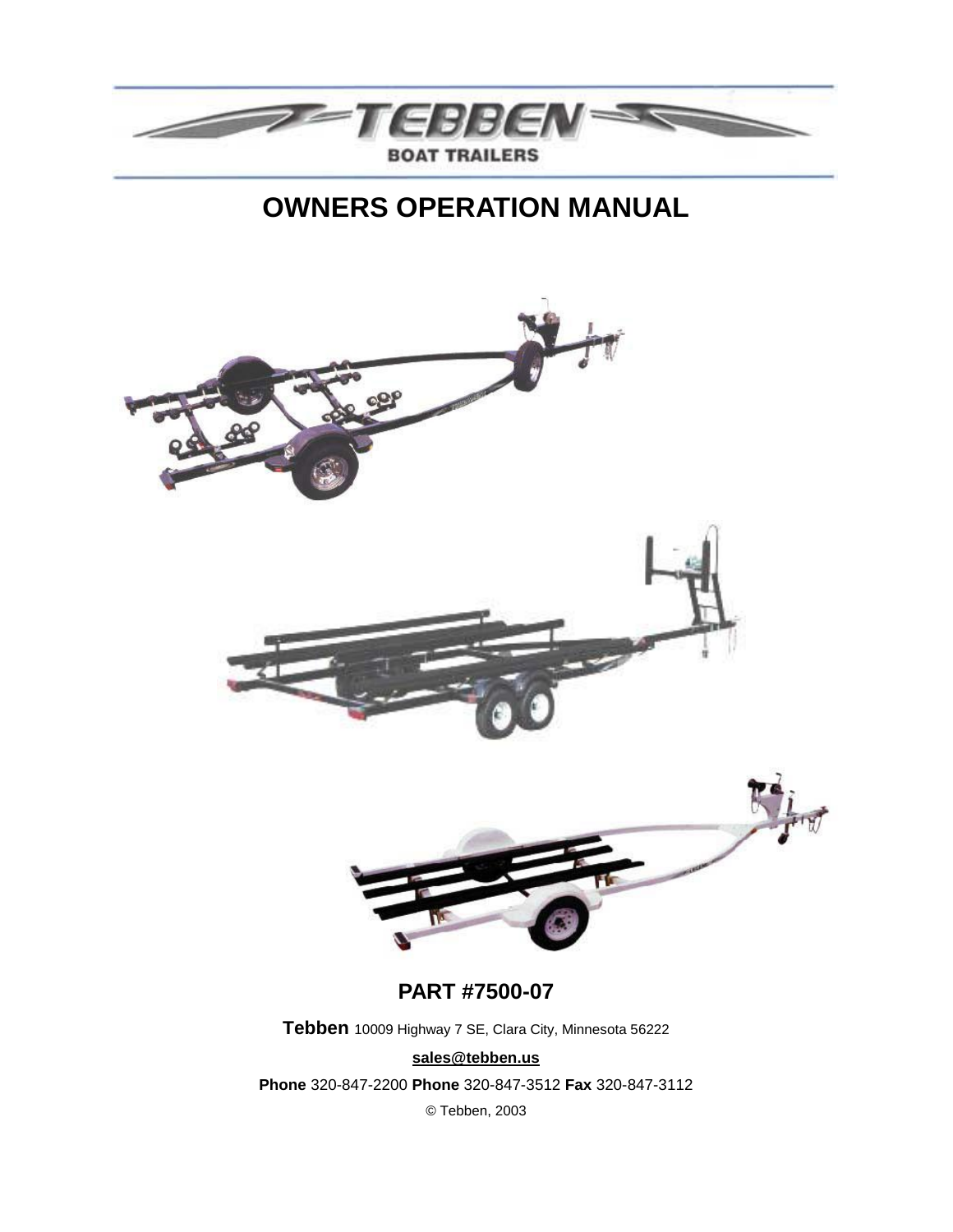| Launching and loading Roller Trailers |  |
|---------------------------------------|--|
|                                       |  |
|                                       |  |
|                                       |  |
|                                       |  |
|                                       |  |
|                                       |  |
|                                       |  |
|                                       |  |
|                                       |  |
|                                       |  |
|                                       |  |
|                                       |  |

### **Table of Contents**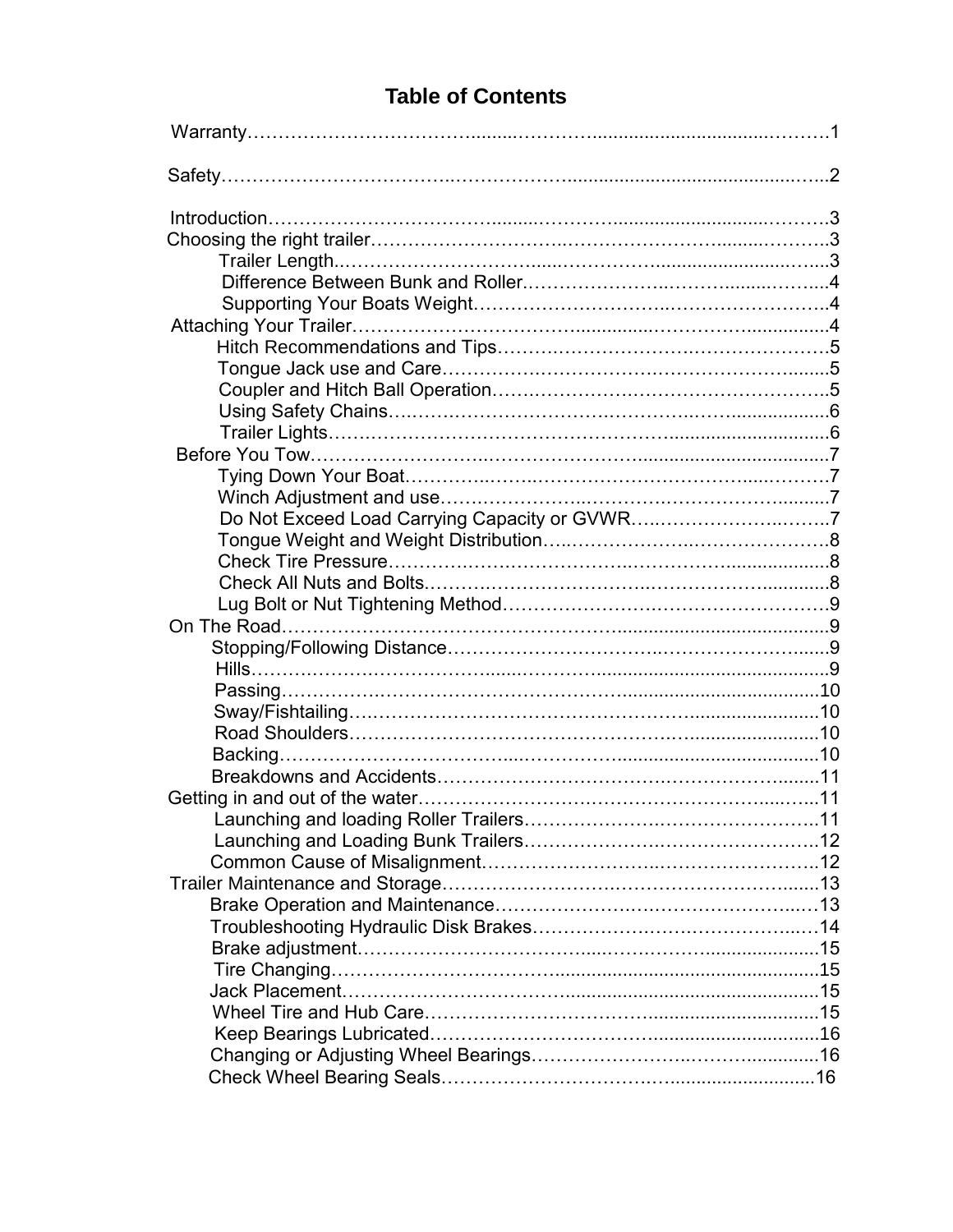# **WARRANTY**

**Tebben Enterprises of Clara City, Minnesota 56222,** warrants that its products and their components will be free from defects in material and workmanship for a period of one (1) year from the date of original purchase when used as intended and under normal service and conditions. This warranty is limited to the replacement of any defective part by **Tebben Enterprises**, provided that any such defective part must be returned to **Tebben Enterprises**, TRANSPORTATION PREPAID, accompanied by a letter setting forth the nature of the defect. If the part is found to be defective by reason of materials or workmanship, **Tebben Enterprises**, shall replace the part, but shall not be responsible for its re-installation.

This warranty does not cover or apply to any products or component parts which have been tampered with, modified or altered in any way or which have been subject to misuse, negligence, involved in an accident, or damaged by an act of God.

# **EXCLUSION OF WARRANTIES**

**TEBBEN ENTERPRISES MAKES NO WARRANTIES OF MERCHANTABILITY OR FITNESS FOR ANY PARTICULAR PURPOSE IN RESPECT TO ITS PRODUCTS OR COMPONTNT PARTS. TEBBEN ENTERPRISES SHALL NOT BE LIABLE FOR ANY CONSEQUENTIAL OR INCIDENTAL DAMAGES FROM ANY BREACH OF WARRANTY, INCLUDING, BUT NOT LIMITED TO, LOSS OF PROFITS, INCONVENIENCE, AND THE COST OF RENTAL OR REPLACEMENT EQUIPMENT. NO AGENT, EMPLOYEE OR REPRESENTATIVE OF TEBBEN ENTERPRISES HAS THE AUTHOURTY TO BIND IT TO ANY AFFIRMATION, STATMENT OR WARRANTY CONCERNING ITS PRODUCTS AND THEIR COMPONENT PARTS EXCEPT AS SPECIFICALLY SET FORTH HEREIN.**



**1 ! SAFETY!**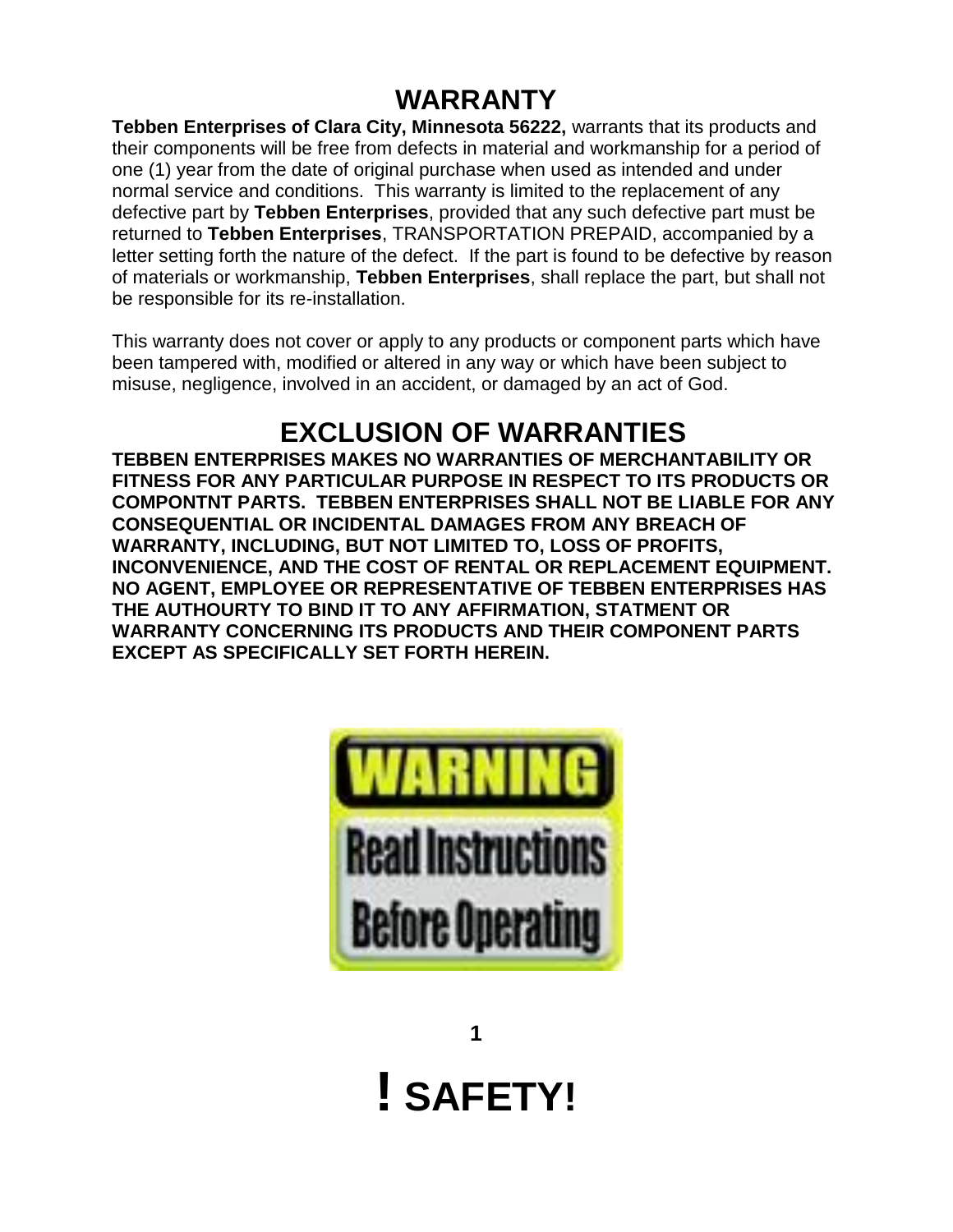# SAFETY ALERT SYMBOL



This safety alert symbol means

### **ATTENTION! BECOME ALERT! YOUR SAFETY IS INVOLVED!**

The safety alert symbol identifies important safety messages on the Tebben Boat Trailers and in the manual. When you see this symbol, be alert to the possibility of personal injury or death. Follow the instructions in the safety message.

> **Why is SAFETY important to you? Accidents Disable and kill**

 **Accidents Cost**

 **Accidents can be avoided**

#### **SIGNAL WORDS:**

Note the use of the signal words DANGER, WARNING and CAUTION with the safety messages. The appropriate signal word for each message has been selected using the following guidelines:

**DANGER-** An immediate and specific hazard, which WILL result in severe personal injury or death if the proper precautions are not taken.

**WARNING-** A specific hazard or unsafe practice, which COULD result severe in personal injury or death if proper practices are not taken.

**CAUTION-** Unsafe practices which COULD result in personal injury if proper practices are not taken, or as a reminder of good safety practices.

### **2**

# **INTRODUCTION**

Congratulations on your choice of a Tebben Boat trailer to compliment your line of recreational equipment. This equipment has been designed and manufactured to meet the needs of a discriminating buyer for the efficient boat towing.

Safe, efficient and trouble free operation of your trailer requires that you and anyone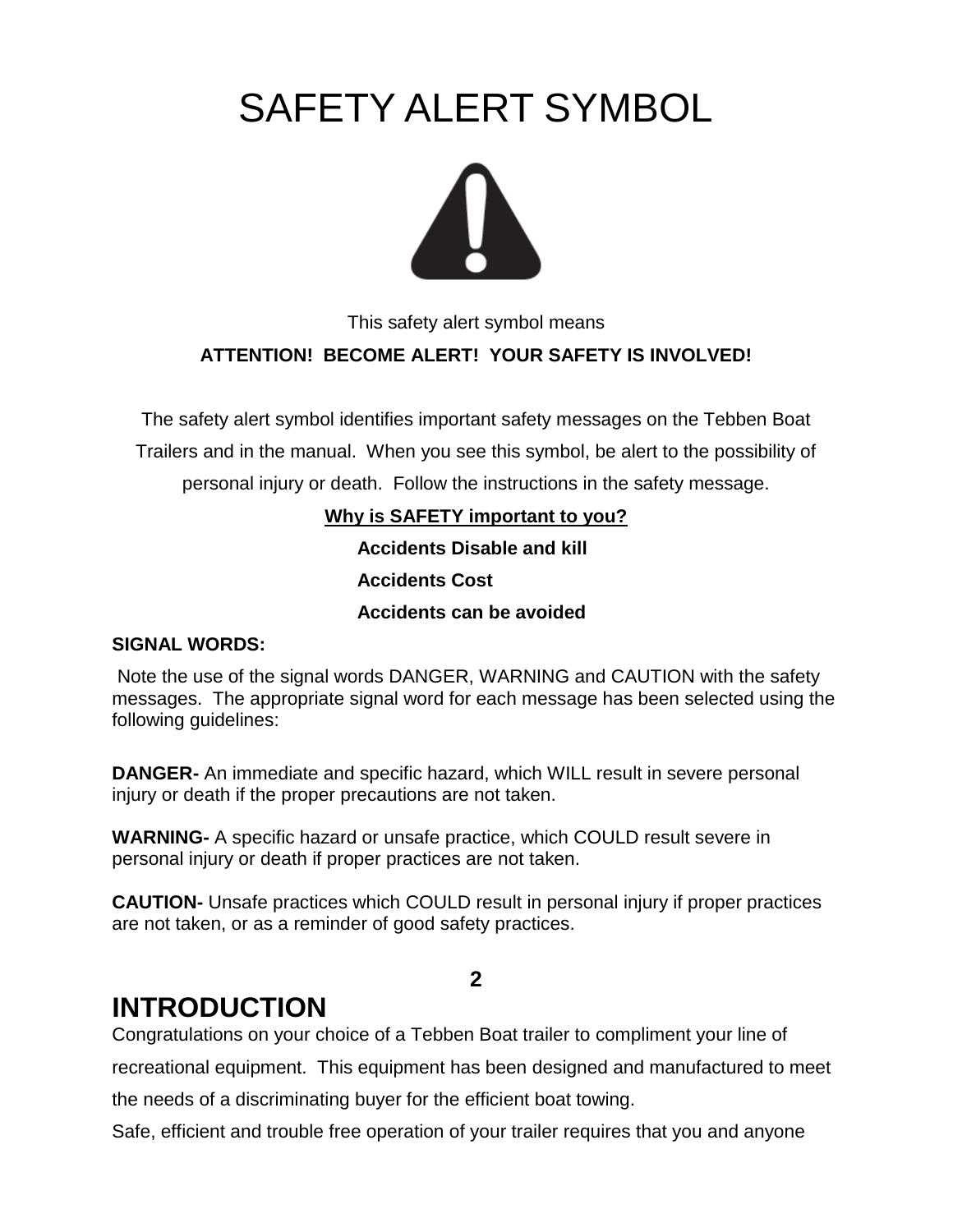else who will be operating or maintaining the trailer, read and understands the Safety, Operation, and Maintenance information are contained within the Operator's Manual.

**Before installing certain options and accessories make sure no local or state laws and regulations will be violated (brakes, licensing, and other equipment)**

**PLEASE NOTE: PRODUCT AND SPECIFICATIONS MAY CHANGE WITHOUT NOTICE**

# **Choosing the right trailer for your boat**

### **Do not exceed your vehicle's GVWR** Choosing the right trailer is more than just the right length and width. You need to know the total wet weight of your boat with all your gear, motor, gas, water, and all other stuff that you may have for your boating experiences. The total weight cannot exceed the GVWR (Gross Vehicle Weight Rating), which is the maximum weight that it can way.

Have your boat weighed with all your stuff in and on the trailer if you don't know the total weight.

### **Trailer length**

#### **Make sure when boat is on the trailer; there is enough space between front of your boat and the back of your tow vehicle.**

Measure your boat from the true transom to the bow pulpit. If there is an anchor chock or other hardware on the bow, which extends farther the trailer tongues must be long enough for it to clear the towing vehicle when turning, loading, or backing up. If the trailer tongue is too short it may hit the towing vehicle and cause excessive damage to the vehicle and/or boat. Many models have an available longer or shorter tongue.

### **3**

### **Difference between bunk and roller**

A bunk trailer has long support bunks made of wood or aluminum and has carpet or plastic like surface them. Bunks work better on steep ramps and you can submerge the trailer so that the boat is just about floating. Roller trailers will work on steep or shallow ramps because you can just roll the boat off the trailer.

### **Supporting your boat's weight**

Bunk trailer users should make sure that the bunks are straight and adjusted to be at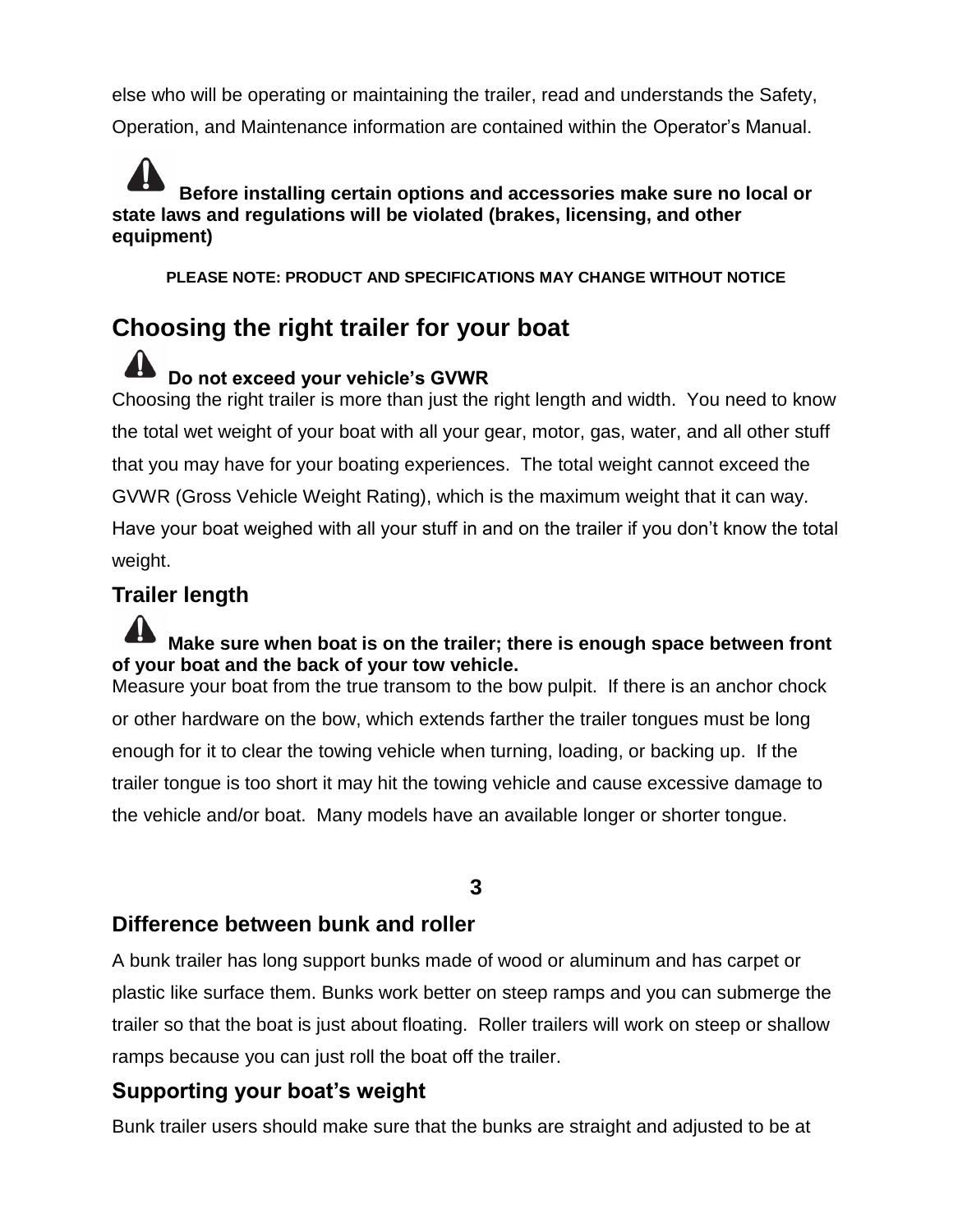the same height. The transom should be even with the end of the bunk. Make sure that there isn't too much pressure in one spot or if the bunks don't support the transom, this may cause damage to the boat.

Roller trailer users should adjust their rollers so that they are even on both sides. The back rollers should support the transom when the boat is all the way up to the wench. Make sure that the back rollers are not too far apart if this happens when unloading the bow of the boat may hit the last cross member of the trailer causing damage.

Always keep tie down tightly fastened

Always use tie downs or similar securing devices to secure the boat to the trailer as well as the winch strap cable and safety chains supplied with your trailer.

# **Attaching Your Trailer**

### **Always get someone to help guide you when backing up to attach the trailer. Never move the trailer to the towing vehicle.**

Using the tongue jack to raise the trailer. Back the vehicle so the ball is under the coupler, lift the lever to open the coupler. Slowly lower the jack so the ball slides into the coupler. Push the coupler lever down to lock the ball. Lock the coupler with a pin or  $\frac{1}{4}$ " bolt. Raise the jack to check if the ball is locked if the ball slides out or is loose inspect for damage and size of the ball. Raise the hitch jack all the way up and put it into the traveling position. Cross the safety chains or cables under the tongue. Connect the wiring harness to the lighting system of your tow vehicle and check to make sure that the lights work. Make sure jack is in the stored or traveling position before towing the trailer if it isn't in this position it can cause the trailer to separate from the tow vehicle.

#### **4**

### **Hitch Recommendations and Tips**

Your trailers GVWR must not exceed the capacity of your hitch. Be sure you have the right size ball; shank and capacity to match your trailers model a coupler size. The correct ball and capacity is marked on the coupler.

Bumper hitches are not recommended for boat trailers.

There are two types of hitches weight distribution and weight carrying hitches. Weight carrying hitches support only the weight of the tongue. Weight distribution hitches transfer some weight to the tow vehicle using spring bars on each side of the trailer ball.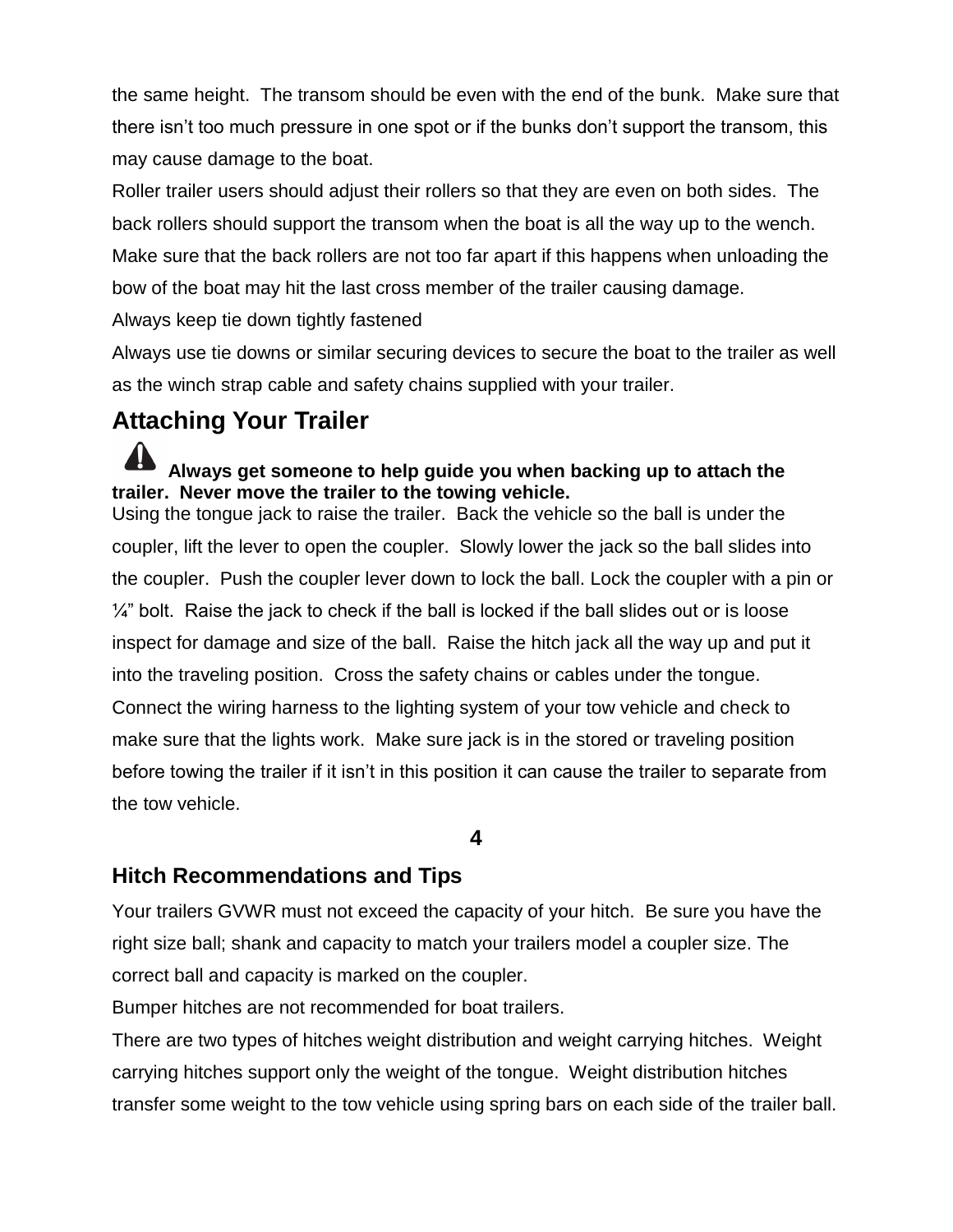Read your manufactures recommendations for your towing vehicle, and contact, Tebben Enterprises for additional help. For proper weight distribution on tandem and triple torsion axel trailers the trailer should be parallel to the ground while towing.

### **Tongue Jack Use and Care**

Place jack in position crank until coupler is high enough so ball can fit under. Once ball is in position crank down into position latch tongue and return the jack to the stored position before towing. When using swing jack in the down position make sure that safety pin is in the hole firmly. Damage or injury may occur if pin is not in place when jacking. Jack needs to be greased and oiled regularly for long life.

### **Coupler and Hitch Ball Operation**

Do not use a different size ball, shank, or capacity than recommended and be sure both the hitch ball and hitch ratings is the same or mare than the Gross Vehicle Weight Rating. Loosen or tighten the nut on the bottom of your coupler so the latch loosens firmly with a tight fit on the ball. Keep the latch clean and lightly oiled. Do not use the trailer if the latch is bent or broken. Replace parts if bent or broken.

### **5**

### **Using Safety Chains**

Always attach the trailer and boat bow safety chains before towing. Crisscross your safety chains underneath the tongue of the trailer and attach to the towing vehicle. This may save your tongue from dragging on the road if it falls off the ball. Do not connect the safety chains or cables together. Note: some states require closed connections on trailer safety chains or cables. Check with state Regulations.

### **Trailer Lights**

**Always check your trailer lights to make sure they are in working order before any trip. If your trailer has electric brakes unplugging the trailer brakes from the tow vehicle will disable the trailer brakes.** 

Twice a year you should trace your wires form the hook up to the lights. Look for bare wires, cracked insulation or corroded terminals. Always be sure white ground wire is properly grounded. You should also put waterproof grease; petroleum jelly or WD-40 should be put on plug contacts and bulb bases to prevent rust and corrosion. If your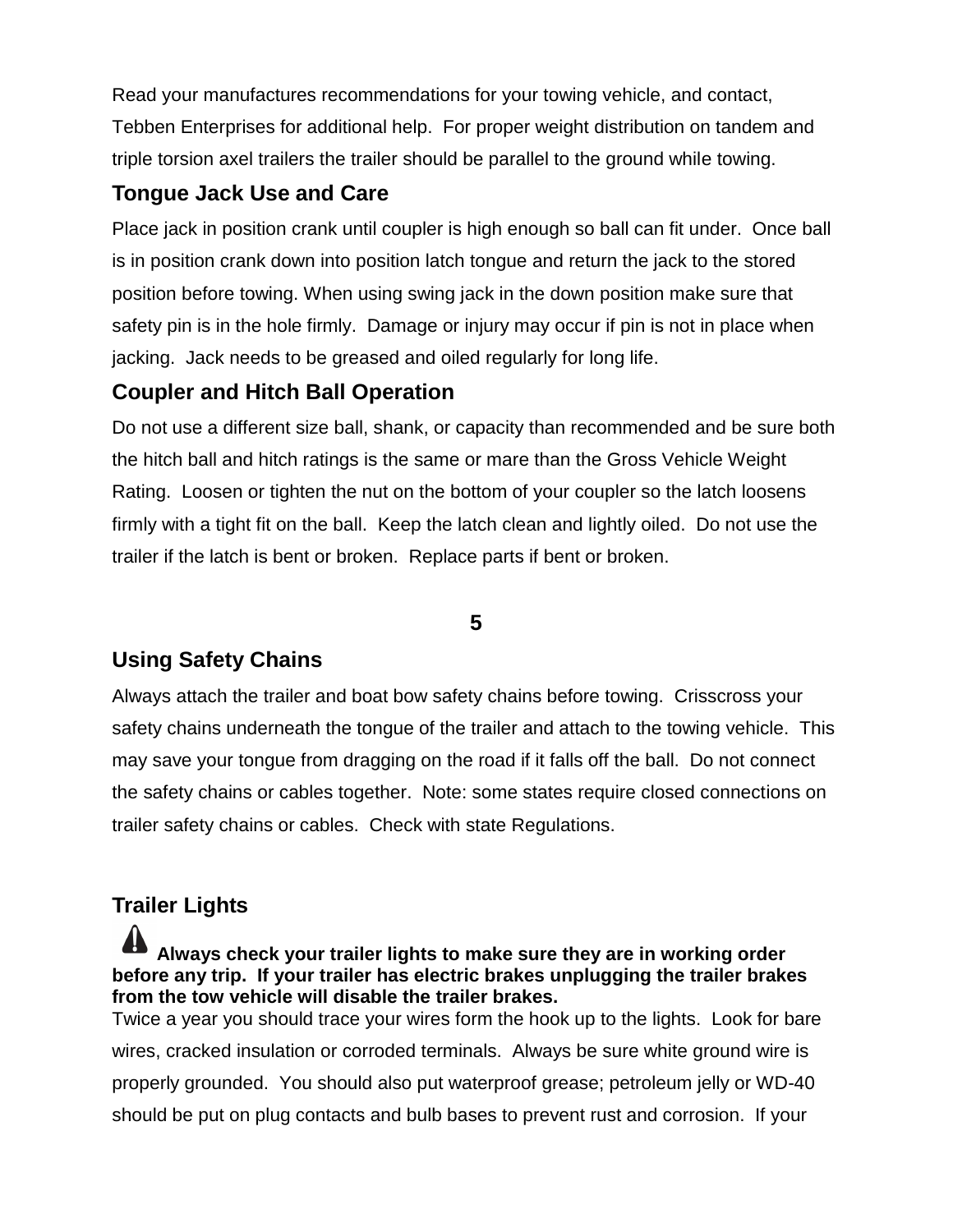vehicle has a three-light lighting system you need to buy a two-light adaptor. Even though the lights are submersible you should disconnect the lighting harness before backing into the water. **Wire Color Code**

|   | Green and BrownRight                                               |
|---|--------------------------------------------------------------------|
|   | Browntail lights, rear marker light,<br>Front and rear side lights |
|   | YellowLeft stop and turn                                           |
|   | GreenRight stop and turn                                           |
|   | WhiteGround                                                        |
| 6 | BlueUnderwater lights                                              |

### **Before You Tow**

### **Tying Down Your Boat**

### **Always attach the boat bow safety chains. Make sure the boat is secure and held in place before towing.**

Tie down the boat at the stern in both a forward and downward direction with approved tie downs. Use the rear tie down points provided on your trailer. Attach the bow safety chain to the bow eye after winch firmly pulls the boat against the bow stop. Check winch line, strap or cable for fraying cuts or tears replace if damaged. If you can still rock the boat after all tie downs are tight and in place check settings of bunks or rollers and winch adjustments.

### **Winch Adjustment and Use**

### **A** Never disengage the winch ratchet lock while winching your boat into the **trailer.**

Whether your winch is a hand-operated model or and electric model both can be adjusted for the best possible performance. When the boat is resting on the trailer the bow eye should be just under the vee block. Your boat will then be pulled in a straight line the angle the winch is pulling your boat shouldn't pull up or down when pulling the bow eye against the underside of the bow eye straight into the underside of the bow roller or vee block. Maintenance of the mechanical winch is simple. Keep clean, lubricate regularly and apply heavy grease to the gears frequently. Make sure the winch line doesn't rub against any thing that could cause it to break or fray.

### **Do not Exceed Load Carrying Capacity or GVWR**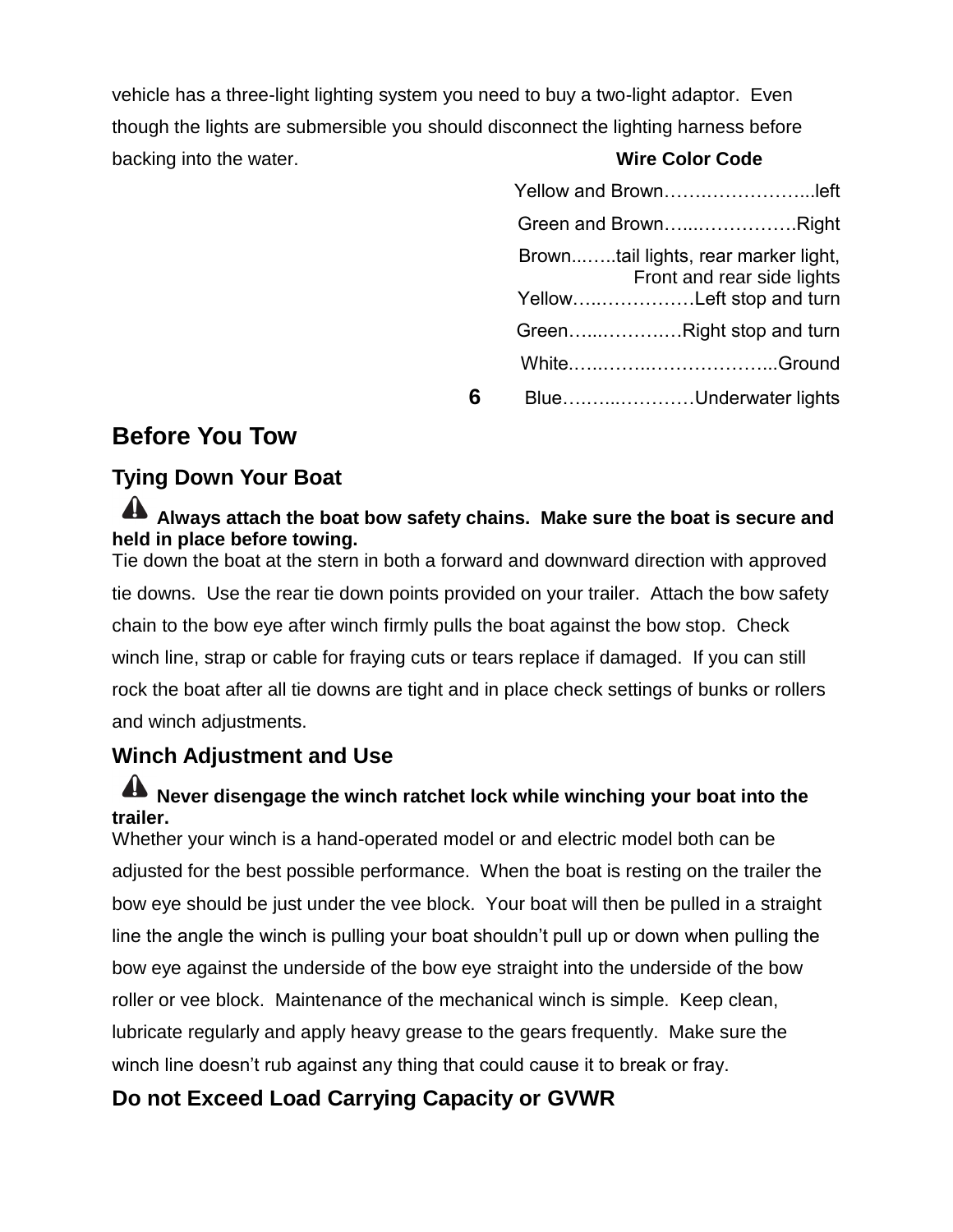**Make sure the total weight of the trailer, boat, engine, fuel, batteries, and gear does not exceed the trailer's GVWR.** The weight of your trailer is found using the Gross Vehicle Weight Rating of the trailer. The GVWR is printed on the Vehicle Identification Number. If you don't know the weight of your trailer with boat, motor, fuel, gear, ECT. Have it weighed. The trailer must not

be connected to the vehicle to get the total weight. It is your responsabity to make sure that you do not exceed the GVWR.

#### **7**

### **Tongue Weight and Weight Distribution**

### **Poor weight distribution can cause trailer sway and put extra force on your boat, trailer, towing equipment, and tow vehicle**.

Proper load distribution on your trailer is also very important. Five to ten percent of your trailer's Gross Vehicle Weight should be supported by the hitch ball, with the tongue level. This is called "Tongue weight". For example if the GVWR of the boat, gear, and trailer is 1,500lbs. The weight on the coupler should not be more than 150lbs-or the maximum rating of the hitch or be less than 75lbs. If you are over or under the standard weighty distribution, try moving gear inside your boat first if further adjustment to the trailer is necessary, contact your dealer.

# **Your trailer's GVWR must not exceed the capacity of your hitch. Check Tire Pressure**



**Keep your tires inflated to the recommended tire pressure on the VIN decal. Check the tire pressure before each trip.**

| <b>Tire Description</b> | <b>PSI</b> | <b>Capacity</b> |
|-------------------------|------------|-----------------|
| 20.5X8X10B              | 35         | 905lbs          |
| 20.5X8X10C              | 50         | 1105lbs         |
| 20.5X8X10D              | 70         | 1330lbs         |
| 20.5X8X10E              | 90         | 1535lbs         |
| 480X12B                 | 60         | 780lbs          |
| 480X8B                  | 60         | 590lbs          |
| 530X12B                 | 55         | 840lbs          |
| 530X12C                 | 80         | 1045lbs         |
| ST175/80R13B            | 35         | 1100lbs         |
| ST175/80(R or D)13C     | 50         | 1360lbs         |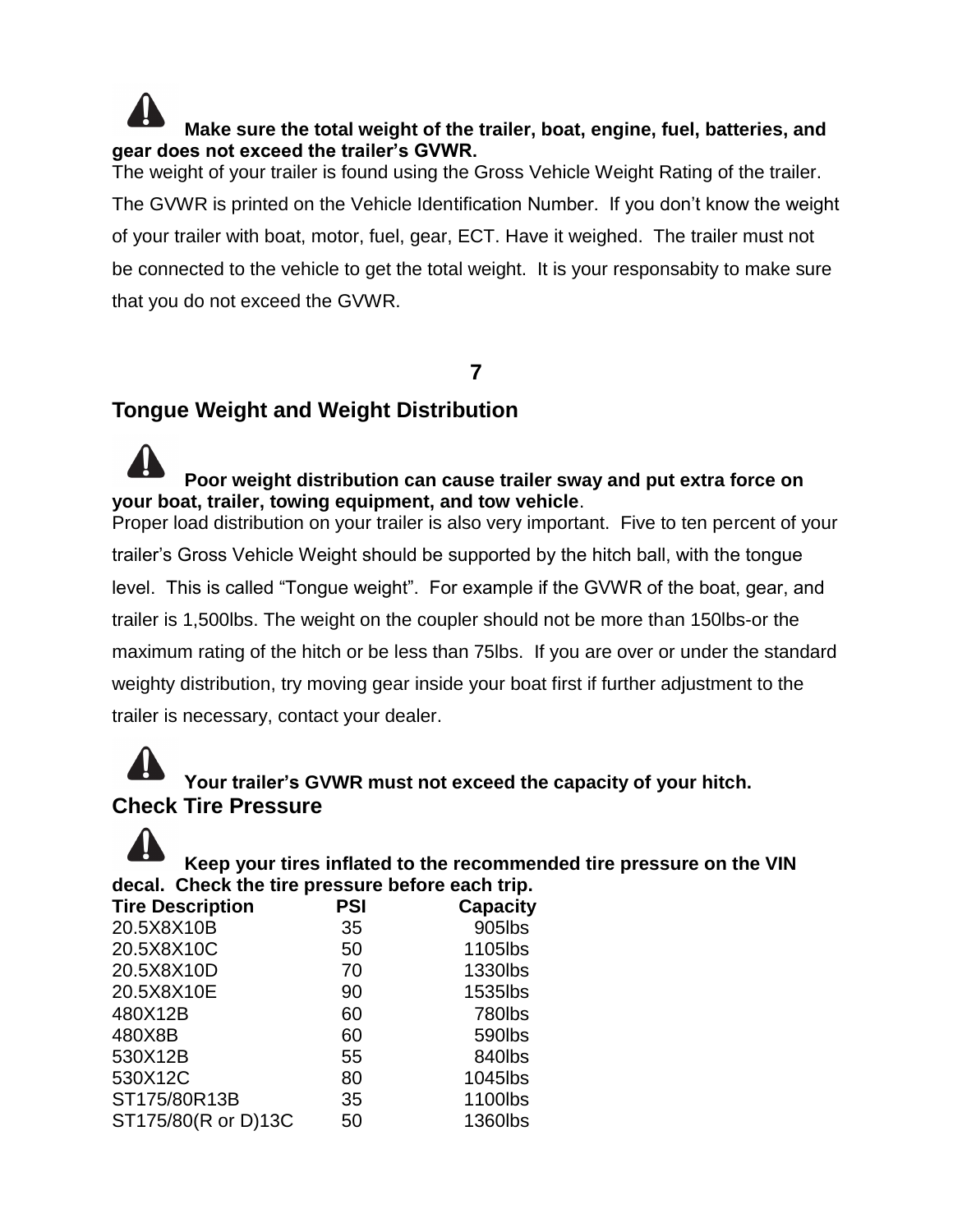| ST185/80(R or D)13C | 50 | 1480lbs |
|---------------------|----|---------|
| ST205/75R14B        | 35 | 1430lbs |
| ST205/75(R or D)14C | 50 | 1760lbs |
| ST215/75(R or D)14C | 50 | 1870lbs |
| ST225/75R15D        | 65 | 2540lbs |
| ST235/80R16D        | 65 | 3000lbs |
|                     |    |         |

### **Check All Nuts and Bolts**

Even though Tebben enterprises uses self locking vibration resistant nuts it's the owner's responsibility to make sure all of the fasteners are tight before using the trailer not just the first time you use it, but on a regular basis.

#### **8**

### **Lug Bolt or Nut Tightening Method**

**Check your lug bolts or nuts for tightness before every trip If a lug bolt is missing replace with a 60 degree cone angle zinc plated lug Bolts**.

Initially tighten to 12-20 ft/lb using the tightening sequence above. Finish torqueing to

90-95ft.lbs. Re-torque after 50 miles of use and periodically after that. Do not grease or lube lug nuts.

## **On the Road**

Tebben recommends all people wear restraints at all time when towing the trailer.

Going too fast is a major cause of vehicle trailer accidents. Slow down for curves, bad

weather, hazardous road conditions and expressway exits.

Do not feel secure if your trailer tows easily at higher speeds.

### **Stopping/Following Distance**

When you are towing a trailer you are much heavier and longer so it will take much longer to stop. Give your self at least 4 seconds between you and the person in front of you. If you are traveling in bad weather such as rain snow or fog give your self a minimum of 5 seconds traveling distance.

### **Hills**

When going up hills down shift this will improve gas mileage and reduce engine from overheating. Decrease speed before going down hills to prevent swaying or fishtailing. If your trailer has surge brakes do not down shift when going down hill. Do not ride the brakes push them until you are going 5 miles per hour under the speed limit then coast to allow time for your breaks to cool a little bit. **9**

### **Passing**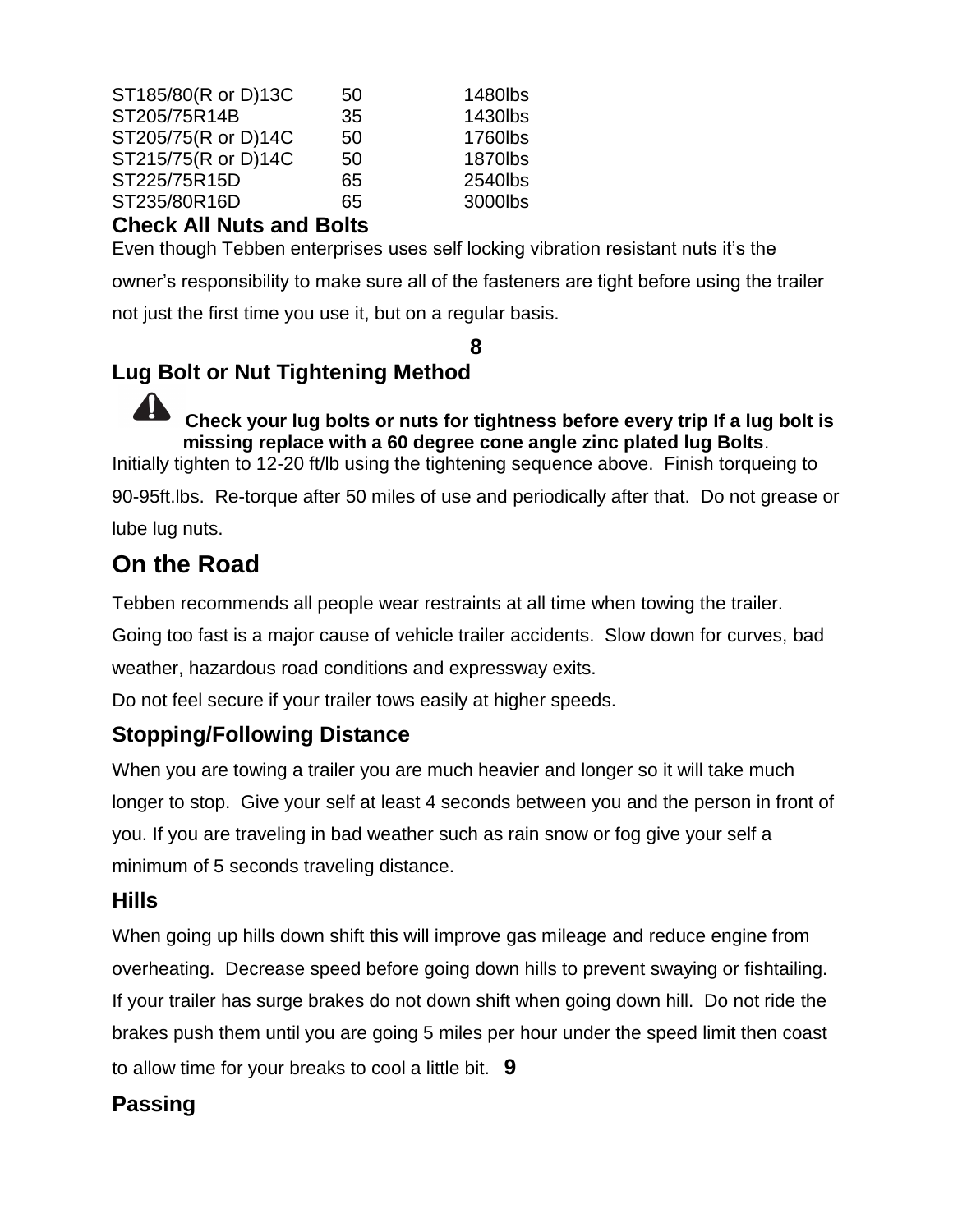You will have to allow more time to pass another vehicle because you are longer and heavier than normal. Passing by another vehicle in the same or opposite direction can cause the trailer to sway. The sway is greater the faster you are going.

### **Sway/Fishtailing**

Cross winds, Passing Vehicles, Quick driver steering actions, improper loading, excessive speed, etc can cause sway. Applying the breaks during a sway may cause jackknife, loss of control and/or both.

If sway happens: Let off the gas pedal. Never speed up to try to control sway. Do not apply your breaks. Steer straight ahead enough to keep in your lane don't try to control sway by turning the steering wheel.

After swaying stops: Pull a safe distance of the roadway and stop. Get all the occupants out and away from the vehicle. Check cargo in your boat and make sure it has not shifted. Also make the trailer is loaded heavier in the front. Check that all the tires are properly inflated and all lug bolts or nuts are tight. Check the trunk or cargo bed of the tow vehicle to make sure it is not overloaded. Drive at al slower speed sway happens most often at higher speeds.

### **Road Shoulders**

Sometimes the trailer is wider than the tow vehicle. Drive in the center of the lane to allow for a wider trailer. If wheels of your vehicle or trailer go off the paved roadway: Hold the steering wheel firmly. Let off the gas pedal and slow down below 25mph. Do not apply the brakes. Do not turn the steering wheel sharply. After slowing down below 25mph, gradually turn the steering wheel just enough to get you back on the roadway. Proceed with caution when entering traffic.

### **Backing**

To back up put your hand at 6:00 o'clock so when you go right just move your hand right and left to go left. If the trailer starts to jackknife or is going the wrong way just stop and pull forward to straighten out and then start again.

#### **10**

### **Breakdown and Accidents**

#### Get off The Road

If something goes wrong and you need to get off the road, immediately park your to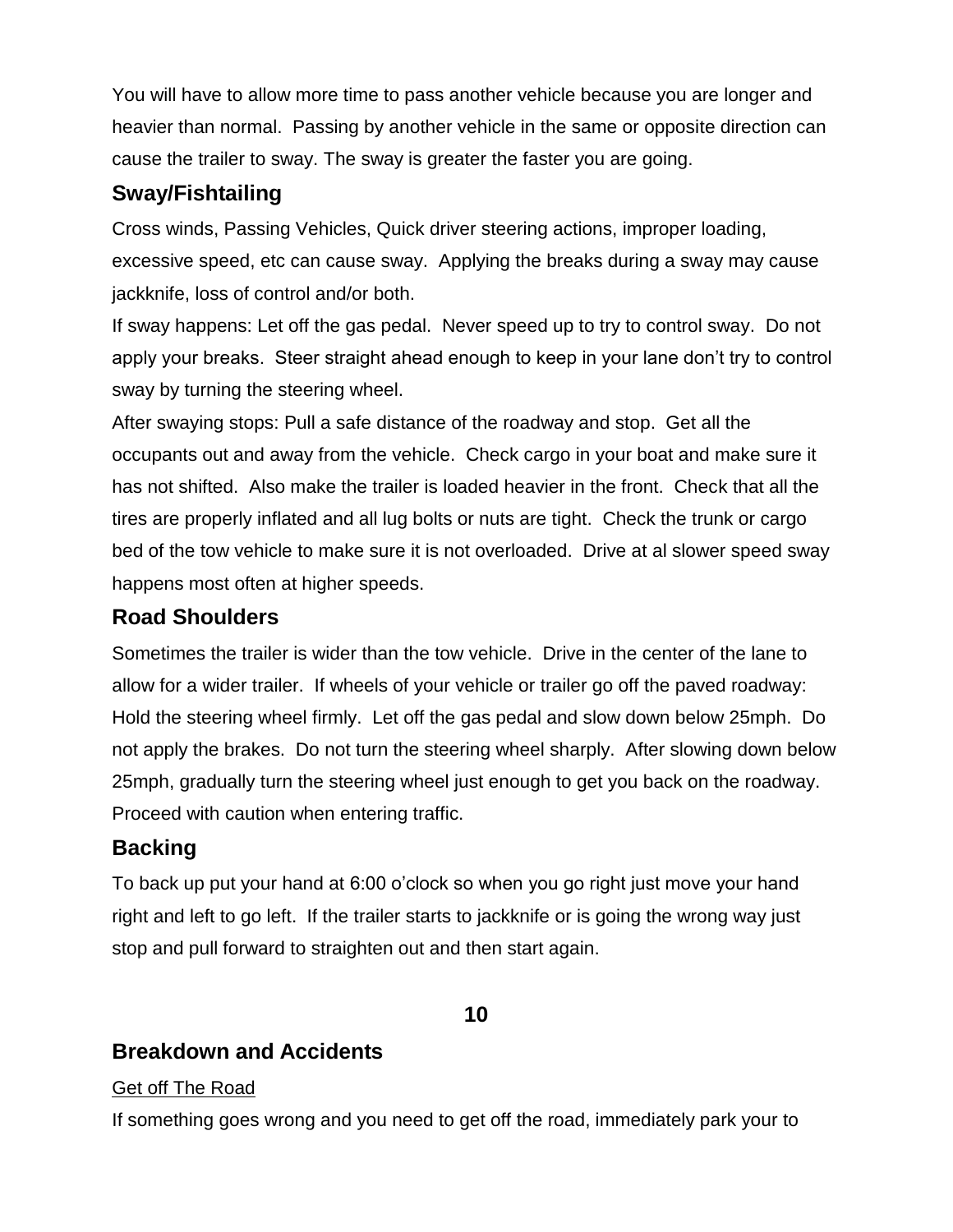vehicle in the safest place possible away from the traffic. Turn on emergency flashers get all passengers out and away from the road and vehicle. If you have to proceed down the road slow down turn on flashers and proceed with caution. Do not hesitate to drive on a flat tire if it is necessary to reach a safe place. Drive slowly because the tire and wheel could start a fire.

## **Getting in and Out of the water**

Get your boat ready in the launch prep area. Remove your tie-downs, tilt up your engine or drive unit, put in your drain plugs, and any thing else you need to do before backing down the launch ramp. Don't disconnect the wiring harness winch cable or boat bow safety chain until you are just about to launch. Do not disconnect the electric trailer brakes or the trailer brakes will not work. Be very careful when launching if your trailer has plastic surface bunks. If there isn't a launch ramp available use an area where there is solid ground and a level slope, avoid wet or soft sand.

### **Launching and Loading Roller Trailers**

When your boat and trailer are backed into the water and ready to launch the boat. Hold the winch securely and remove the boat bow safety chain from the boat. Start cranking slowly and carefully if the boat doesn't start to roll or slide off the trailer crank out abort 6 inches lock the winch and try pushing the boat back. Try again if it doesn't work but, never unhook and push the boat off the trailer.

When loading always prepare to load before reaching the ramp this will make it easier and faster for you to load. Make sure engine or drive unit is all the way up. If you can help it do not put the wheels or brakes in the water. Do not put the centering and selfadjusting rollers underwater too far or they will not work properly. Make sure that you never unwind the winch all the way keep about three turns around and lock your winch before starting cranking up the boat. Align the boat before cranking up. Crank the boat all the way up so the bow eye is under the vee block. Connect the bow eye safety chain and pull your boat to the loading prep area to connect the lights, tie downs, and anything else. **11**

### **If the winch handle slips out of your hand just let it spin do not try and stop the spinning handle**. **Launching and Loading Bunk Trailers**

Back your trailer far enough in to the water so the boat is floating. Unhook the safety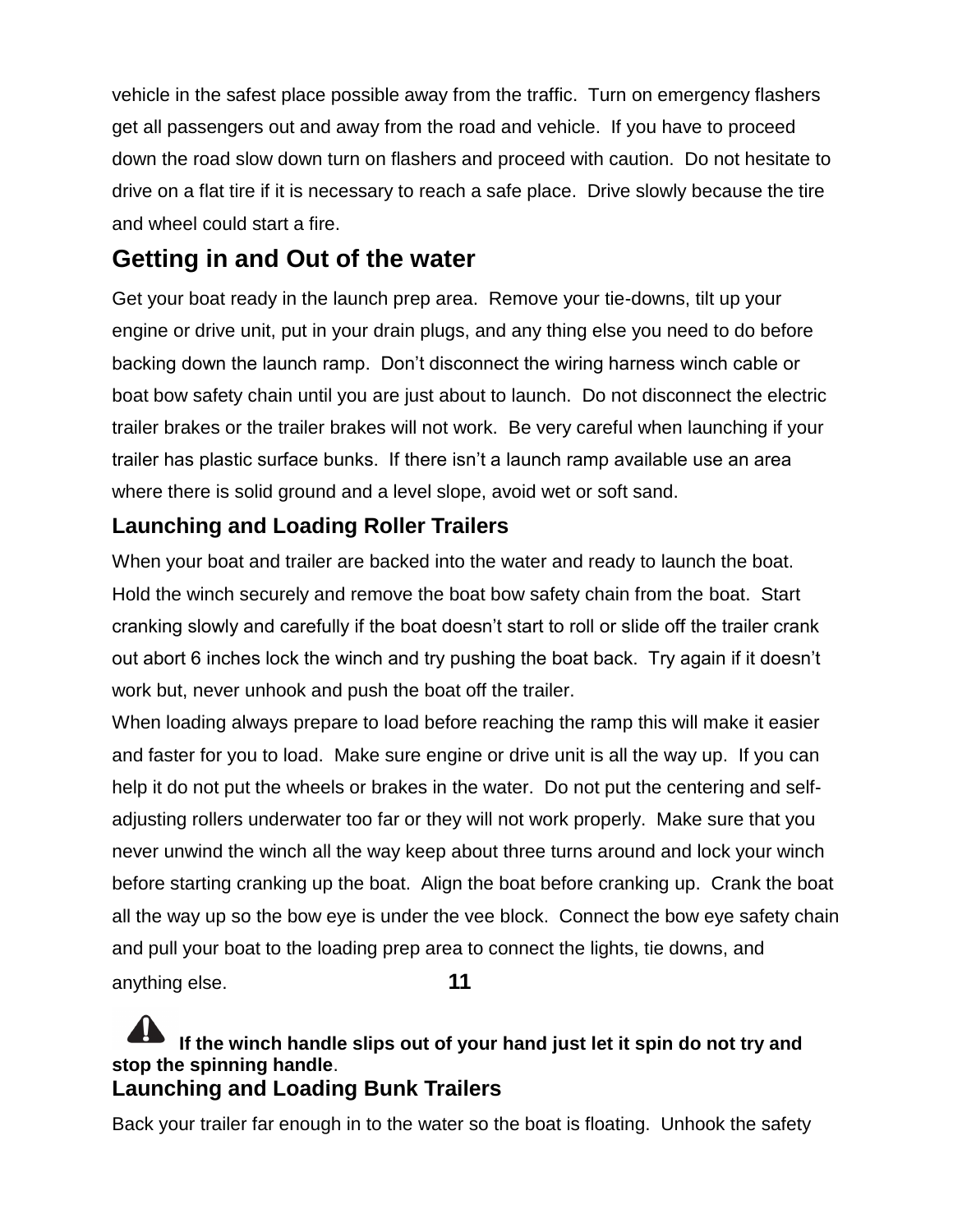chain**.** Start cranking slowly and carefully if the boat doesn't start to roll or slide off the trailer crank out about 6 inches lock the winch and try pushing the boat back. Try again if it doesn't work but never unhook and push the boat off the trailer. If this doesn't work try finding a steeper bank to back the trailer in. Be very careful when releasing the tension form the line the bunks are very slippery. If your boat still doesn't unload your bunks may need some adjusting.

When you load your boat you don't have to back in as far as you did to unload. Back it in so the ends of the bunks are just under water. Your boat should center itself about a third to half way on the trailer. Connect the winch strap and lock the winch. Start cranking until the bow eye is under the vee block and hook the safety chain. Connect the bow eye safety chain and pull your boat to the loading prep area to connect the lights, tie downs, and anything else.

### **Common Causes of Misalignment**

If your boat doesn't sit level in the water or your rollers or bunks are not aligned properly.

Ways to correct

- Measure to make sure that you rollers or bunks are the same distance from the left or right sides as the ones across from them.
- If your boat goes towards one way loosen the U bolts and or through bolts that clamp the roller assembles and force them the other way. Hold them in that position and tighten.
- Your boat may not self align itself if you have the trailer too deep in the water when you are loading the boat.

If your boat still doesn't go on the trailer straight contact your Tebben boat trailer dealer.

### **12**

### **Trailer Maintenance and Storage**

After every use be sure to wash the trailer with soap and fresh water. You should also touch up any scratches or spots of rust as soon as they occur this will prevent from any rust from forming. You should also wax it about as often as you wax your car to keep it looking new look for years to come. Check tires pressure when tires are cold. Check the lug nuts every year or every 2000 miles. Check your hub bearings, light wires and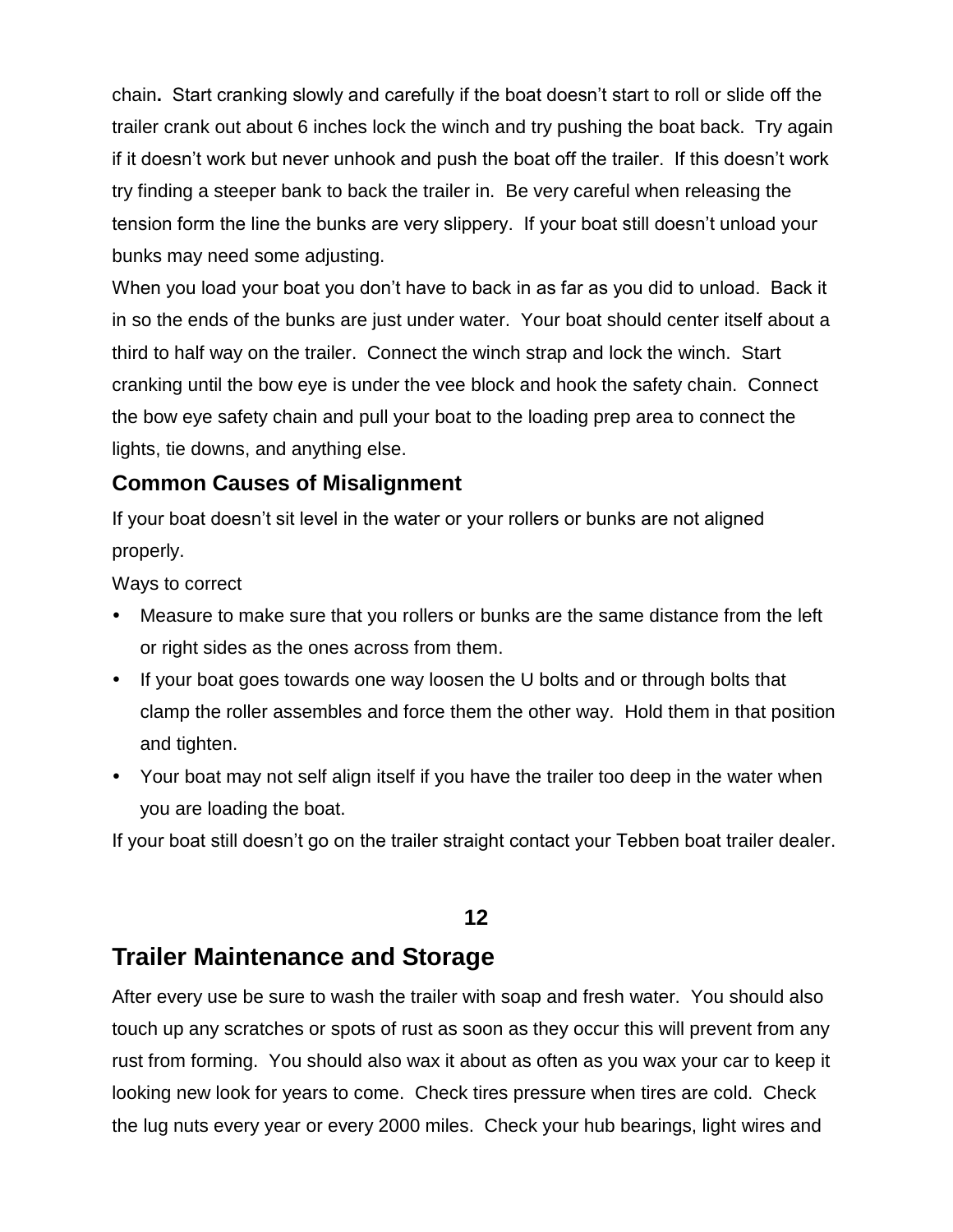electric brake wiring if equipped for damage or if they are hanging down where they could catch on something. Grease the shafts of the rollers and assembly if equipped. Lubricate the winch latch assembly, gears, and check for frayed cables and replace them ASAP.

#### Off season storage

Park your boat and trailer in a protected area inside a building. Do not put bags over the lights can cause condensation and corrosion. Touch up any chips scratches or rust spots. For galvanized trailers use cold galvanizing spray paint, available at most paint stores. Following these steps should keep your trailer looking and working well for many years.

**Boat bottom cleaners containing muratic or other acids have a highly corrosive effect on both painted, galvanized or aluminum trailers and should not be allowed in to contact with the trailer.**

### **Brake operation and Maintenance**

### **In many states, trailers with a GVWR of 1500lbs or more are required to have breaks on all wheels.**

Contact your motor vehicle department and your Tebben boat trailer dealer for the trailer brake requirements in your area. Your brakes will have a longer life if you avoid getting them wet. Inspect your brakes on a regular basis and adjust and replace any parts if necessary. Be sure to test before each use. If you have hydraulic brakes do not down shift while going down hills to slow down this causes the trailer brakes to be on continuously all the way down the hill and could cause the brakes not to work. Slow down before the hill and give the brakes time to cool between braking.

### **13**

# **Troubleshooting Hydraulic Disk Brakes**

Tebben Boat trailers with a capacity of 1500 lbs and larger have Optional Brakes. (Hydraulic Surge Disk Brakes). When the tow vehicle brakes are applied, the trailer brakes will be applied automatically because the weight of the trailer is applying force to the Actuator on the hitch which activates the master cylinder which then applies hydraulic pressure to the trailer brakes.

| <b>PROBLEM</b> | <b>CAUSE</b> | <b>SOLUTION</b> |
|----------------|--------------|-----------------|
|                |              |                 |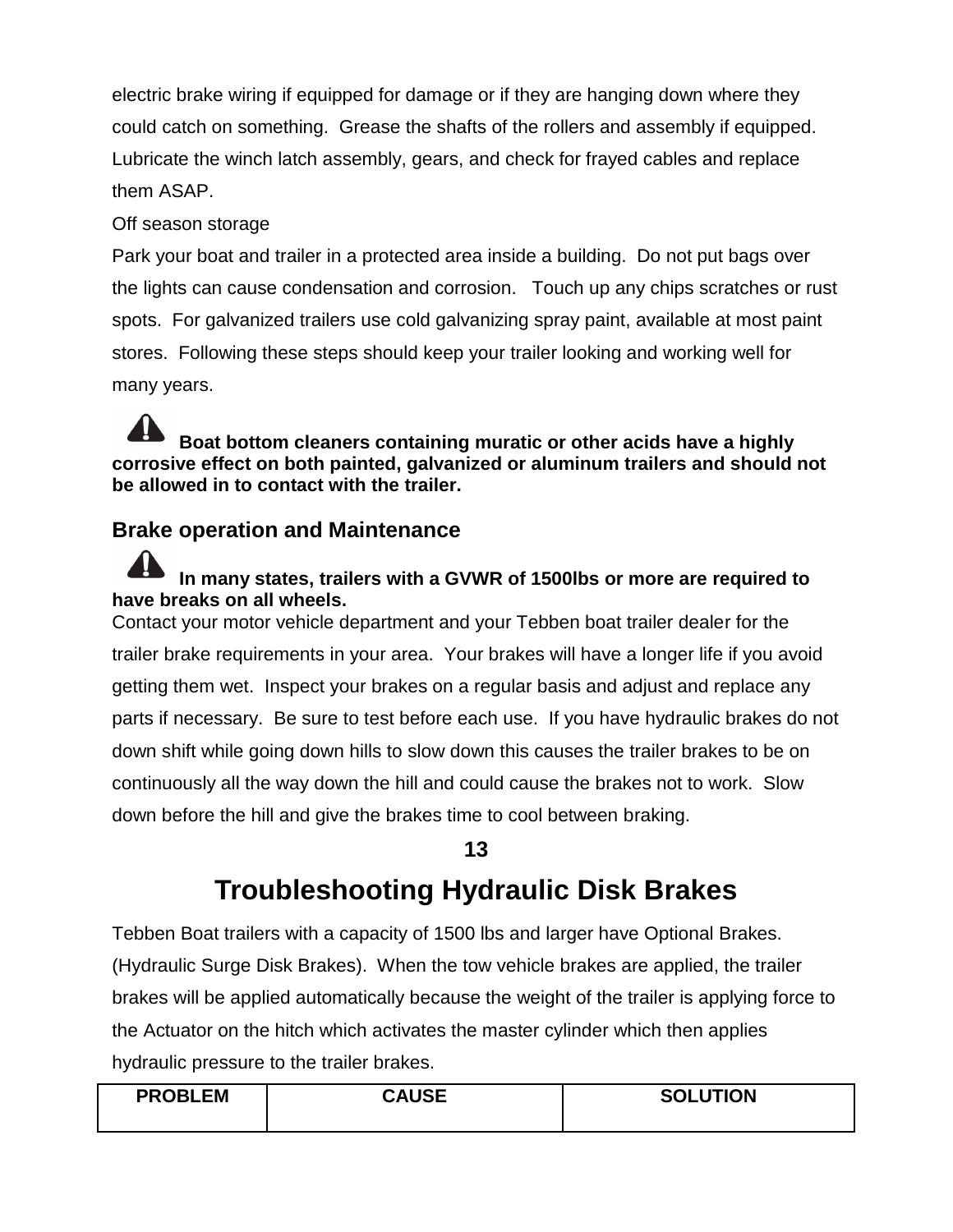| No Brakes          | Brake line Broken or Kinked           | <b>Repair or Replace</b>               |
|--------------------|---------------------------------------|----------------------------------------|
|                    | <b>Actuation System Not Working</b>   | <b>Troubleshoot System</b>             |
| <b>Weak Brakes</b> | <b>Worn Pads</b>                      | Replace pads                           |
|                    | Incorrect Brake pads                  | Install Correct Brake pads             |
|                    | Frozen master Caliper Cylinder        | <b>Recondition or replace Cylinder</b> |
|                    | <b>Glazed Brake Pads</b>              | <b>Reburnish or Replace</b>            |
| <b>Excessive</b>   | <b>Excessive Rotor Face Wear</b>      | Replace or Recondition                 |
|                    | <b>Trapped Air in Lines</b>           | <b>Bleed System</b>                    |
|                    | <b>Overloaded Trailer</b>             | Correct                                |
|                    | <b>Faulty Actuator</b>                | Troubleshoot system                    |
|                    |                                       |                                        |
| Pulls to 1 Side    | <b>Incorrect Tire Pressure</b>        | Inflate to Correct Pressure            |
|                    | Different Tires on Same Axle          | <b>Match Tires on Axle</b>             |
|                    | <b>Restricted Brake Line or Hoses</b> | <b>Repair or Replace</b>               |
|                    | <b>Malfunctioning Caliper</b>         | <b>Check Caliper Piston</b>            |
|                    | Defective Brake Pads                  | <b>Install New Brake Pads</b>          |
| Dragging Brakes    | <b>Punctured Check Valve</b>          | Replace Actuator                       |
|                    | <b>Blocked Master Cylinder</b>        | Replace or Recondition                 |

**Only a qualified mechanic trained in the repair and maintenance of braking systems should perform adjustments, repair or replace brake parts and the trailer is attached to the tow vehicle with blocks under the wheels.**

#### **14**

### **Brake Adjustment**

Adjustment is non necessary on the disk brakes just make sure that the brake parts are rust free and clean of debris. Check the brakes periodically to make sure there is a proper amount of lining left. Check the brake fluid to see if it is full before each trip. Only a qualified mechanic trained in the repair and maintenance of breaking systems should attempt brake repair, and replacement.



**Make sure the trailer is not allowed to move. Have it hooked to a tow**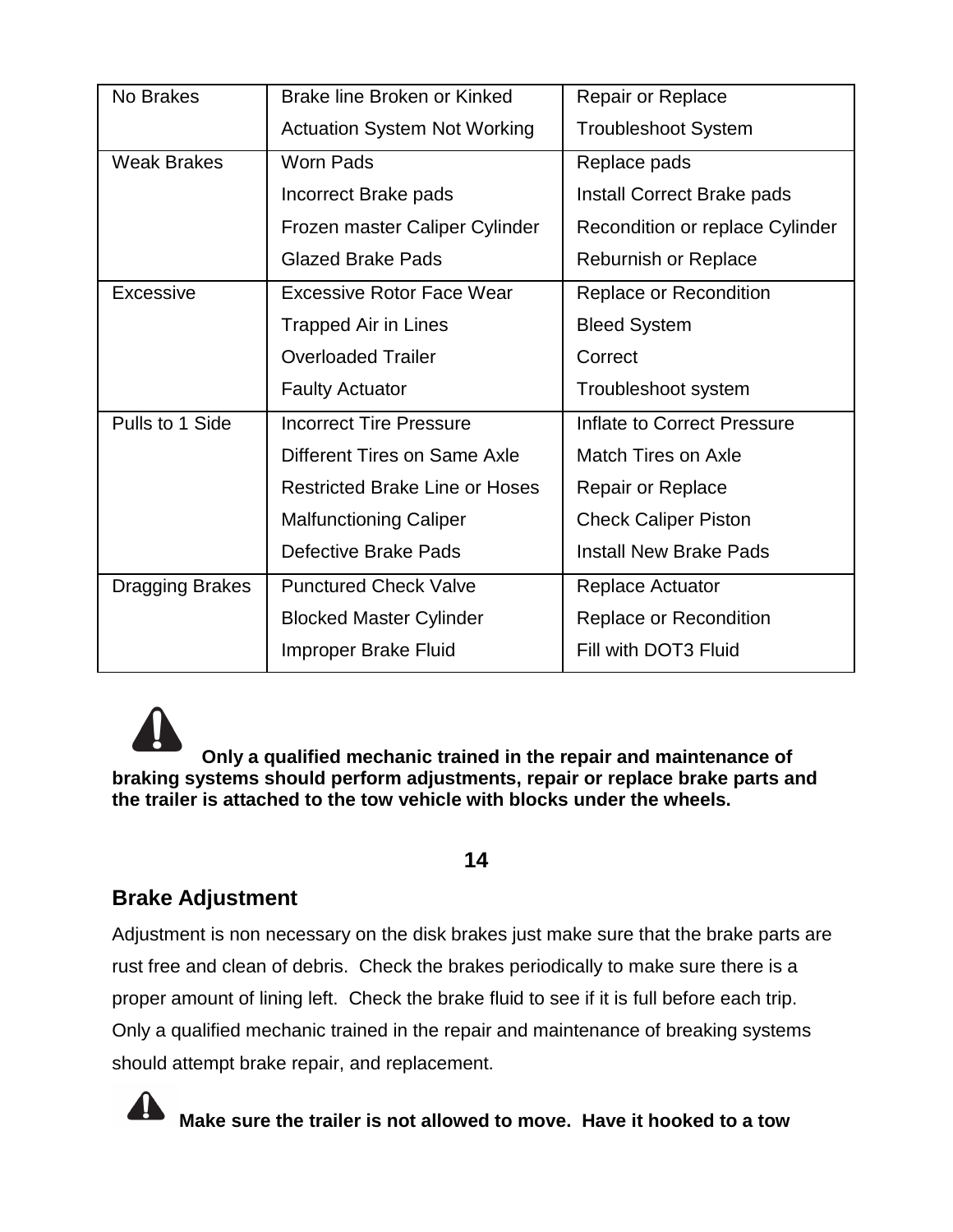### **vehicle and block the tires when servicing the brakes. Tire Changing**

#### 41 **Make sure you are on a solid footing and level ground when changing tires.**

If your tires are damaged or worn before the warranty period contact the tire manufacture for additional adjustments. If you have to replace your trailer tires do it promptly and wear gloves to prevent accidental pinches. When the new tire is on torque the lug bolts or nuts in the order mentioned in the lug nut tightening section. Make sure the trailer is not allowed to move. Have it hooked to a tow vehicle and block the tire on the opposite side.

### **Jack Placement**

On a torsion axel trailer, place the jack under the axel tube closest to the tire but not the torsion arm. If it will not fit under the axle place it under the mainframe rail as close to the axle as possible.

### **Wheel, Tire, and Hub Care**

**Since boat trailers wheels are put in water it is important you check and grease your wheel bearings on a regular basis. Do not use a power-assisted grease gun to add bearing grease using power-assisted grease guns or over greasing the bearings protectors can cause the hub seals to fail. The bearings must be completely filled with grease in order for the bearing protectors to work properly.**

### **15**

### **Keep Bearings Lubricated**

To check bearings jack up the wheel and try to rock the wheel side to side. There should not be any noticeable rocking. When you spin the wheel there should be a smooth silent operation. Add grease before storing or launching by using a hand operated grease gun. Do not add grease when the hub is cold. Use certified waterproof lithium-based marine trailer bearing grease.

### **Changing or Adjusting Bearings**

**Made sure the trailer is not allowed to move. Attach it to the tow vehicle**